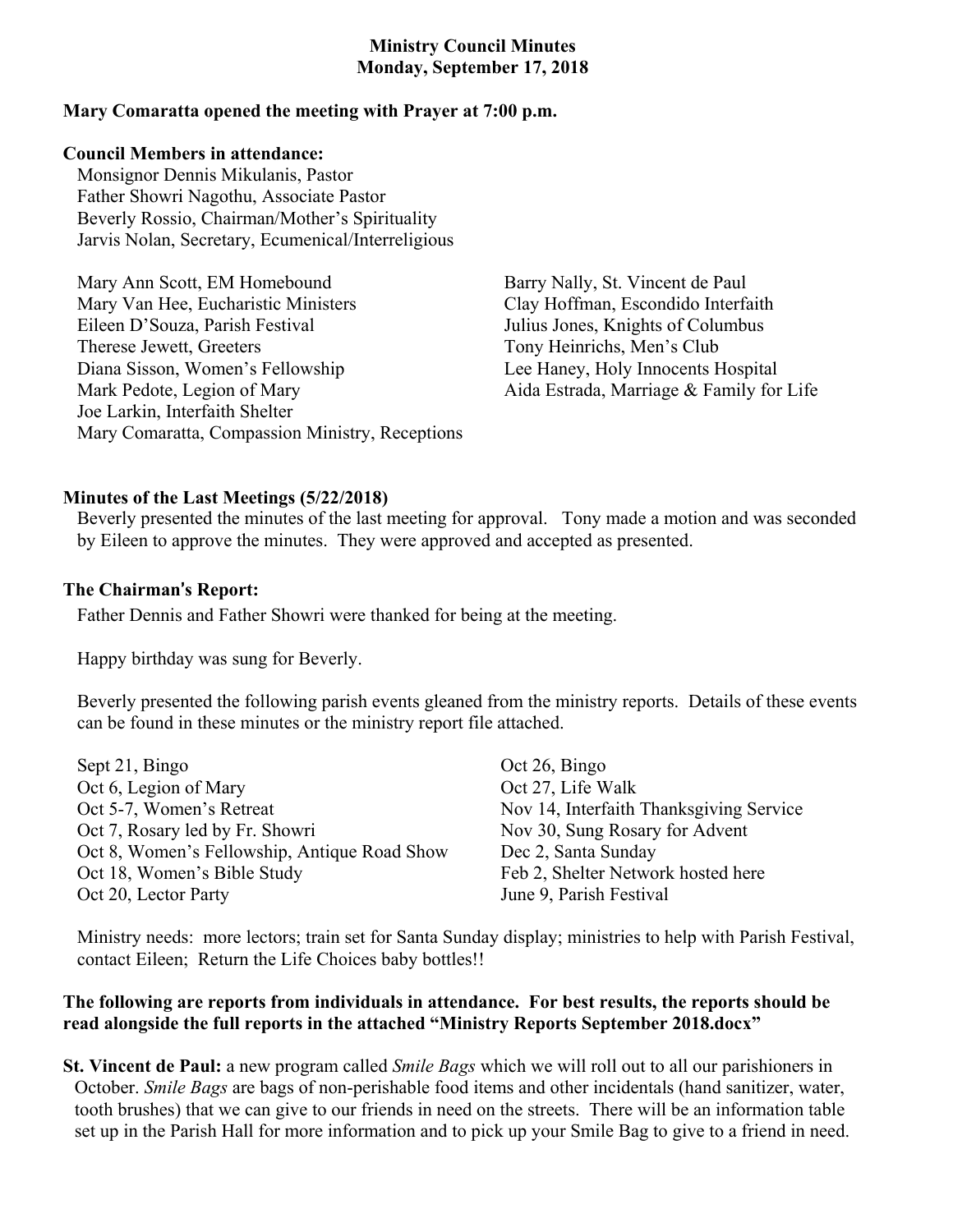**Marriage and Family for Life:** A demo was given of the monthly online newsletter. The newsletter provides ministry updates as well as events and resources in the parish, local community and worldwide web that benefit Marriage Life, Family Life, Culture of Life and overall Catholic Life. If you have an event or information you would like to submit that would help enrich Marriage and Family Life, please send to sanrafael.marriage.familylife@gmail.com.

The Life Choices baby bottle drive raised over \$13,700. Just short of 700 bottles were returned.

This year's Life Walk, now called SideBySide 5k, will be 10:00, October 27, at De Anza Cove.

We are looking for five parishioners who would be interested in attending the upcoming conference for leaders of Our Families, Our Future: Creating Cultures of Welcome. If interested in attending, reply to sanrafael.marriage.familylife@gmail.com. The conference is scheduled for Friday, October 19.

**Mother's Group** is merging with Walking with Purpose Bible Study. They will still meet on Thursday, however, the meeting place has changed to the parish center. It is structured differently with music and a dedicated small group that meets to study and pray with you every week. All women are invited.

The 29<sup>th</sup> annual retreat takes place on Oct. 5-7. Monsignor will celebrate Mass and there will be Adoration of the Blessed Sacrament. Currently 50 women are signed up to attend. There is always room for more!

- **Receptions:** Eleven Funeral Receptions have taken place since the last meeting. It is requested that after a ministry event is over to please remove banners, posters, and balloons from the parish hall.
- **Ecumenical/Interreligious:** The Poway Interfaith Thanksgiving Service will take place this year at the Church of Jesus Christ of Latter-Day Saints, 15750 Bernardo Heights Parkway, Wednesday, November 14, 7:00.
- **Men's Club:** The allotment of all 300 football books have sold. Besides our monthly coffee and donut events, the second Sunday of the month, we are starting to plan for this year's annual Santa Sunday to be held on December 2, 2018. We want to build upon the success of last year's event by including a model railroad train layout for the parish children to enjoy. If you know of anyone that has train displays that could be used for a few hours on Dec 2, please ask them to contact Tony Heinrichs at 619-694-8625 or by email at tonyheinrichs51@gmail. com.
- **Legion of Mary:** The group has grown to eleven active members. This includes Fr. Showri who has stepped in as our Spiritual Director. San Rafael will be hosting a Legion of Mary Curia meeting in the Parish Hall on October 6, from 8:30 AM through noon. San Rafael we will be participating in the Rosary Across America on October  $7<sup>th</sup>$ . This event will be in Parish Hall from 1-2 PM. The rosary will be led by Fr. Showri and followed by the Divine Mercy Chaplet in song. Light refreshments will be served.
- **Eucharistic Ministers:** Schedules for October, November December are posted as well as the latest newsletter for those who participate in our ministry. We will soon be requesting participation from our members for all the upcoming holydays and special Masses. Those holidays are Thanksgiving, Immaculate Conception and all the Christmas Masses which occur in this upcoming quarter of the year.

**Greeters:** The number of greeters for each Mass has grown. All assignments have been made through November, including All Saints' Day and Thanksgiving.

**Lectors:** There is a need for more lectors as several have moved away or stepped down. A request will run in the Sunday bulletin the next four weeks.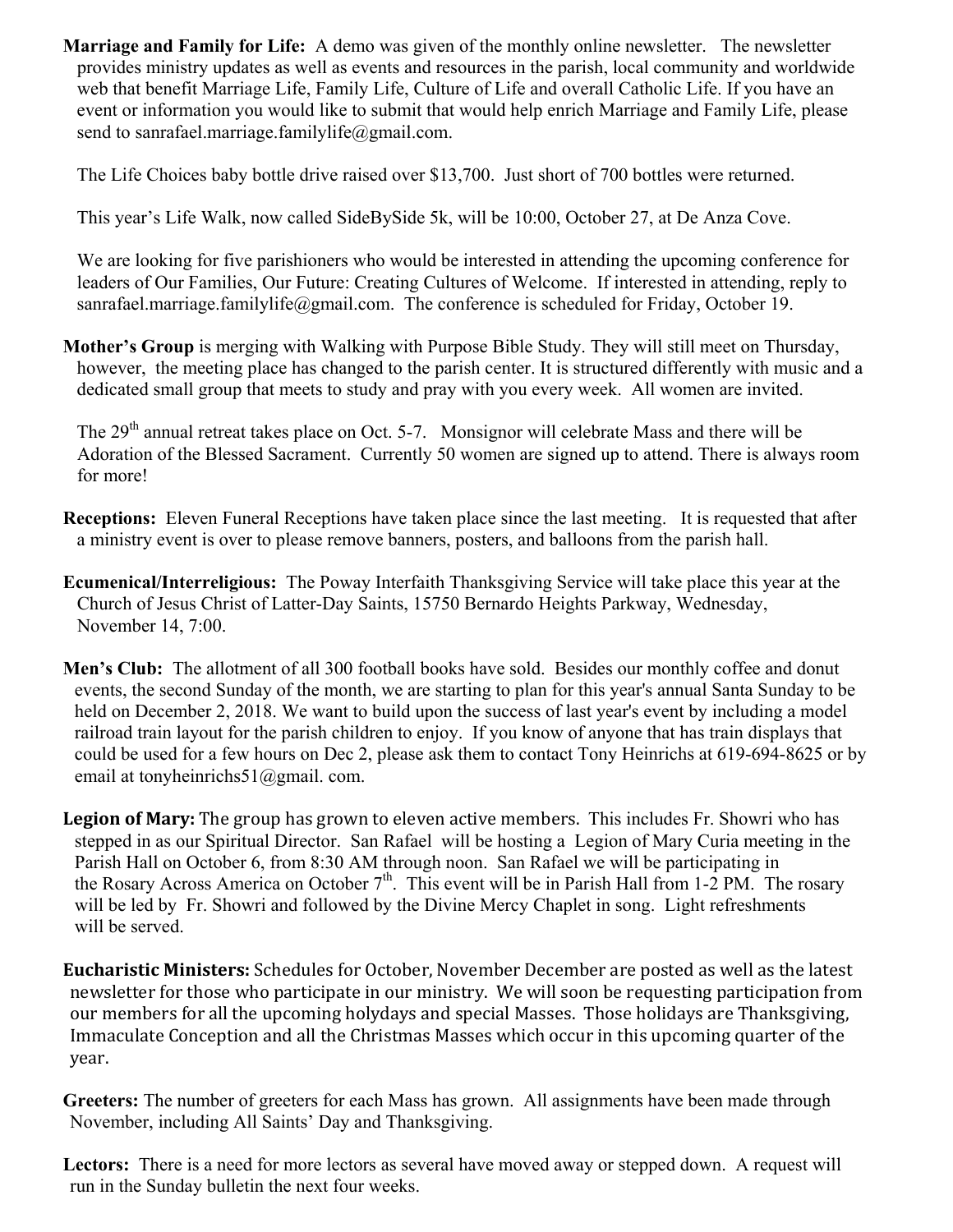**Interfaith Shelter:** This will be San Rafael's ninth year hosting the shelter. Our date will be February 2, for two weeks. For the fourteen dinners this year we hope to celebrate the diversity of this parish by providing ethnic meals for our guests. Fr. Showri has agreed to do an India dinner. We are looking for an expert grill person to do an American BBQ on Super Bowl Sunday, February 3.

Don and Betty Carson have agreed to be co-coordinators of the Shelter this year to be mentored in the ways of managing the Shelter.

# **Holy Innocents Children's Hospital:** The next pasta fundraiser will be July 27, 2019.

 Oxygen Generation that has been generating oxygen at the hospital has broken down. This requires multiple trips per week to Kampala to get tanks charged with oxygen, which is inferior to the oxygen that was produced on-site. The equipment is being worked on, but it is going slow. Most of the children in the hospital require oxygen. The number admitted to the hospital is 39,000. This years Pasta Dinner Fundraiser on July 28, raised \$121.633.

**Women**'**s Fellowship:** Bingo Friday night, September 21. The membership has grown to 200 people. The reports file lists the many events coming up this year.

**EM Homebound:** Eighteen private homes are being visited between the three teams. There are about thirty-eight Eucharistic Ministers. The service in the Tower Building at Casa has been discontinued. Only the rooms in the Casa Health Center are visited. A five minute recruiting video is being completed to show at functions in the parish to encourage people to join this ministry.

**Knights of Columbus:** Coffee and donuts first of the month. Recycling raises \$300 to \$400 a month. The youth will be asked to help as the Knights donate to their groups. The next major event will be the Oktoberfest on Friday, October 19. A Sock hop is in the planning as a joint event with Women's Fellowship. The Mission Breakfast will take place in February followed by the Fish Fry Dinners during Lent. We now have new food warmers for parish dinner events.

**Parish Festival:** The Fest is scheduled to take place June 9, 2019. Ministries will be asked how they would like to help. There are many opportunities to help: raffle tickets, bingo, games, t-shirts, decorations just to name a few. It is suggested that both Men's club and the Knights of Columbus work together as both ministries have great strengths, in the kitchen. The chili cook off was a great success. This could be repeated or a variation of it. We are reminded this is a Ministry Council event. The event might be moved to 1:00 following Mass so people do not have to go home and come back. He cost of the food was \$1.00

**Interfaith Community Services of Escondido:** Interfaith of Escondido thanks San Rafael for their generosity - for hosting the shelter; the monthly food drive; St. Vincent de Paul sends money; many parishioners volunteer.

Interfaith is a huge non-profit organization which has 49 different service programs.

There are many opportunities to volunteer.

- The Haven House Homeless Shelter: provide dinner or give \$125 to pay for them to make a dinner.
- Housing 1000 program this program is to place homeless people in their own homes. To do this they need house hold goods, furniture, and linens to furnish homes. They will send a truck to pick up anything you would like to give. The program also needs money.
- Drivers to transport clients
- Help with resume writing
- Computer volunteers